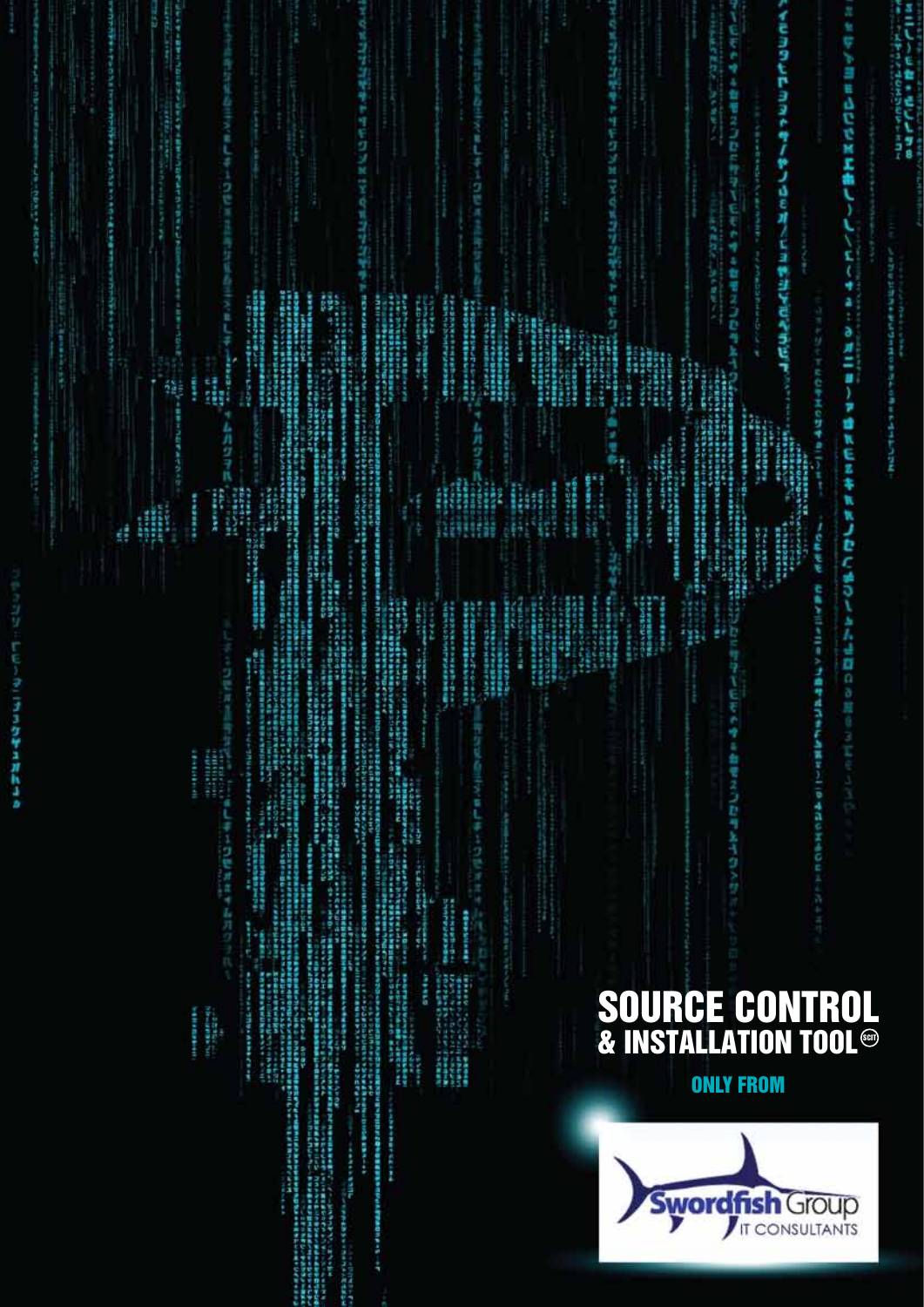Swordfish Group are pleased to bring you the Source Control and Installation Tool – bringing streamlined source control and installation to T24.

## **What's the problem we're solving?**

T24 is not an application where local enhancements can be simply compiled into a single executable. It's more complicated than that!

So for a single local development you can end up with hundreds of records and jBC source code routines.

The installation of these records is time consuming and generally not a simple repeatable process. The dependencies between records is complicated and it can be difficult and tiresome to get all of the necessary records authorized. COPY.RECORDS.IHLD, DL.DEFINE and BUILD.CONTROL have all tried to fill this gap but none really manage it in a truly effective way.

In addition there is no source control within T24, so when a program is changed there is no record of who changed it or what it looked like before that change. This can be extremely frustrating when diagnosing issues.

## **THE SOLUTION**

The Swordfish Source Control and Installation Tool (SCIT) brings together T24 and Microsoft Team Foundation Server. In addition the SCIT product brings the SCIT installer which resolves the issues with the actual installation of routines and records.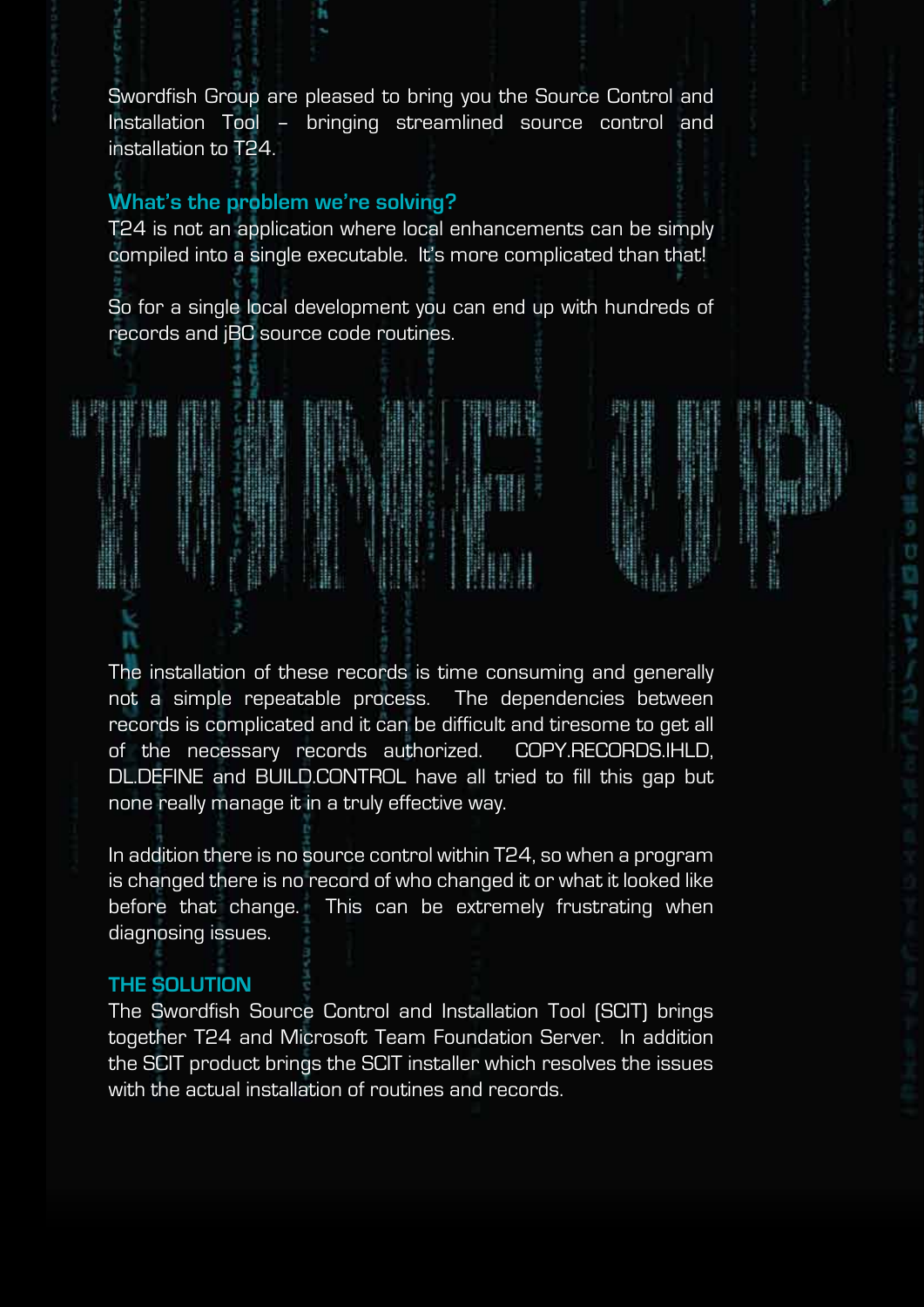## **ARCHITECTURE**

The solution uses web services and the jBase agent process to communicate with the T24 server, together with Microsoft's Team Foundation Server.



#### **SCRIPTING TOOL**

Often when implementing a new requirement the developer will provide additional instructions, so install all of the objects then update this field on the COMPANY record or run this conversion program. Typically these are documented in a Word document. But, inevitably these are missed or incorrectly implemented. The SCIT scripting tool resolves these issues by allowing the developer to create a script which will be run when the development is installed.

The scripting tool allows the developer to carry out the following actions:

- **Update/delete/authorize/verify one or more** records using OFS – including a plugin so that the OFS can be dynamically generated
- Rebuild STANDARD.SELECTION fields
- Create directories/files (FILE.CONTROL based files are automatically created when the FILE.CONTROL record is installed anyway)
- **Create VOC entries**
- **Resize files**
- **Execute programs/scripts**
- Run subroutines within T24 (ie type M routines)
- Recompile routines (so if an update to an INSERT file is included any which reference that INSERT can be recompiled)

### **INSTALLER**

So when you've got a package to install, be it just a couple of routines and records from a single developer or tens of thousands of records as part of a large release the installation process is, predictably the same.

The simplest way is to use the install label option from within Visual Studio, simply select the environments you wish to install into and the labels to install. SCIT will then launch the process on the appropriate environments.

Alternatively you can launch the process from the TAFC command line. Simply type in the install command and off it goes. The installer takes care of all of the following:

- **•** Installing routines
- **Creating any new source directories**
- **Compiling those routines**
- **Creating any new files needed as a result of** FILE.CONTROL records
- **Installing application records utilizing OFS to** authorize the records so data integrity is maintained
- **Running any of the scripts which have been** included with the release